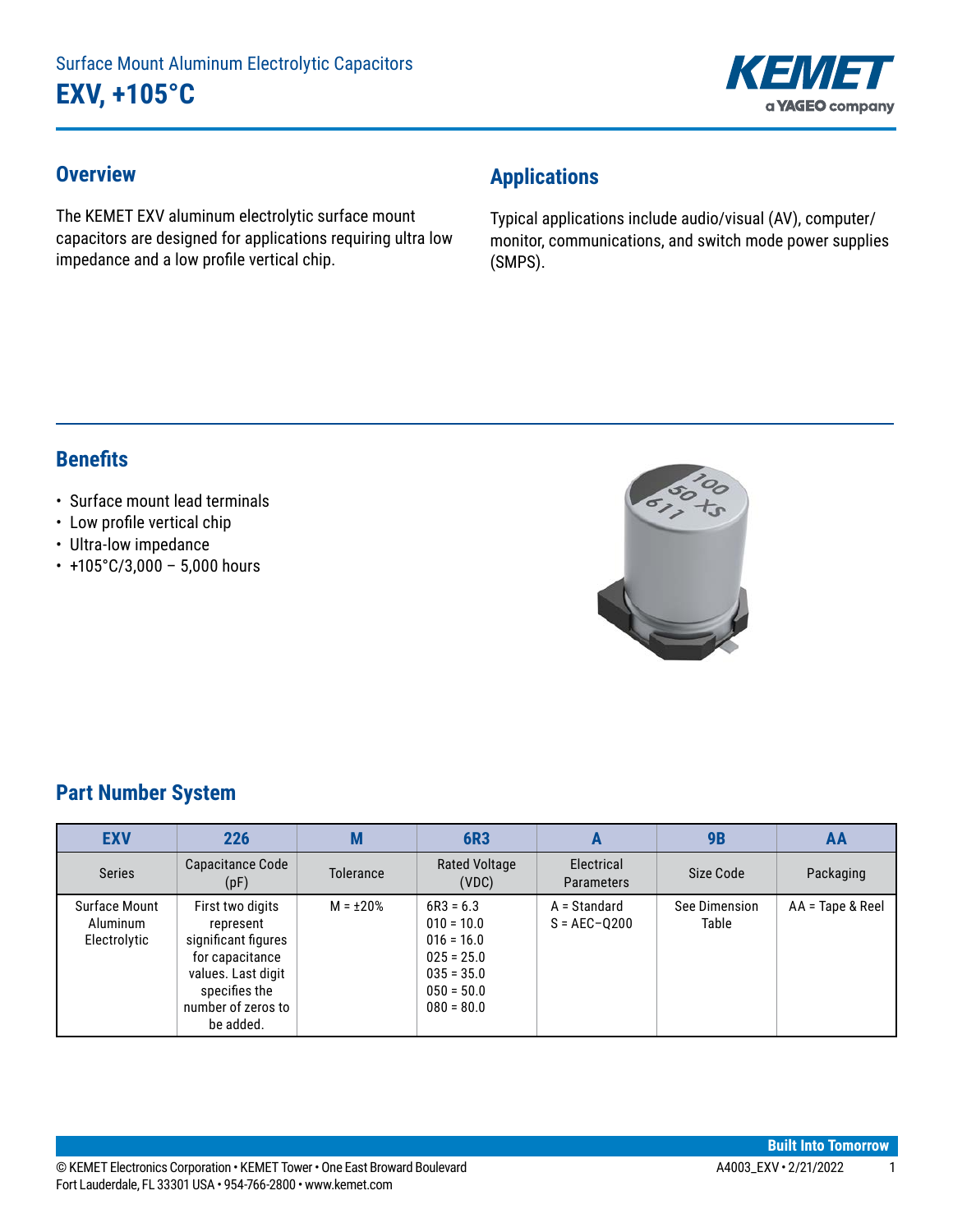

### **Dimensions – Millimeters**







| <b>Size Code</b> |         |                  |         |              | A/B     |                  |         | u              |         |           |
|------------------|---------|------------------|---------|--------------|---------|------------------|---------|----------------|---------|-----------|
|                  | Nominal | <b>Tolerance</b> | Nominal | Tolerance    | Nominal | <b>Tolerance</b> | Nominal | Tolerance      | Nominal | Tolerance |
| 9 <sub>B</sub>   | 4.0     | ±0.5             | 5.4     | $+0.25/-0.1$ | 4.3     | ±0.2             | 5.5     | Maximum        | 1.8     | ±0.2      |
| 9D               | 5.0     | ±0.5             | 5.4     | $+0.25/-0.1$ | 5.3     | ±0.2             | 6.5     | <b>Maximum</b> | 2.2     | ±0.2      |
| 9G               | 6.3     | ±0.5             | 5.4     | $+0.25/-0.1$ | 6.6     | ±0.2             | 7.8     | Maximum        | 2.6     | ±0.2      |
| 9H               | 6.3     | ±0.5             | 7.7     | ±0.3         | 6.6     | ±0.2             | 7.8     | <b>Maximum</b> | 2.6     | ±0.2      |
| 9M               | 8.0     | ±0.5             | 10.2    | ±0.3         | 8.3     | ±0.2             | 10.0    | Maximum        | 3.4     | ±0.2      |
| 9P               | 10.0    | ±0.5             | 10.2    | ±0.3         | 10.3    | ±0.2             | 13.0    | <b>Maximum</b> | 3.5     | ±0.2      |
| 9R               | 12.5    | ±0.5             | 13.5    | ±0.5         | 12.8    | ±0.2             | 15.2    | <b>Maximum</b> | 4.9     | ±0.2      |
| <b>9S</b>        | 12.5    | ±0.5             | 16.0    | ±0.5         | 12.8    | ±0.2             | 15.2    | <b>Maximum</b> | 4.9     | ±0.2      |

|                  |         |                |         | G                | D       |                  | W       |           |
|------------------|---------|----------------|---------|------------------|---------|------------------|---------|-----------|
| <b>Size Code</b> | Nominal | Tolerance      | Nominal | <b>Tolerance</b> | Nominal | <b>Tolerance</b> | Nominal | Tolerance |
| 9B               | 0.3     | Maximum        | 0.35    | $+0.15/-0.2$     | 1.0     | ±0.2             | 0.65    | ±0.1      |
| 9D               | 0.3     | <b>Maximum</b> | 0.35    | $+0.15/-0.2$     | 1.5     | ±0.2             | 0.65    | ±0.1      |
| 9G               | 0.3     | <b>Maximum</b> | 0.35    | $+0.15/-0.2$     | 1.8     | ±0.2             | 0.65    | ±0.1      |
| 9H               | 0.3     | <b>Maximum</b> | 0.35    | $+0.15/-0.2$     | 1.8     | ±0.2             | 0.65    | ±0.1      |
| 9M               | 0.3     | <b>Maximum</b> | 0.70    | ±0.2             | 3.1     | ±0.2             | 0.90    | ±0.2      |
| 9P               | 0.3     | <b>Maximum</b> | 0.70    | ±0.2             | 4.6     | ±0.2             | 0.90    | ±0.2      |
| 9R               | 0.3     | Maximum        | 1.0     | ±0.2             | 4.6     | ±0.2             | 1.25    | ±0.2      |
| <b>9S</b>        | 0.3     | Maximum        | 1.0     | ±0.2             | 4.6     | ±0.2             | 1.25    | ±0.2      |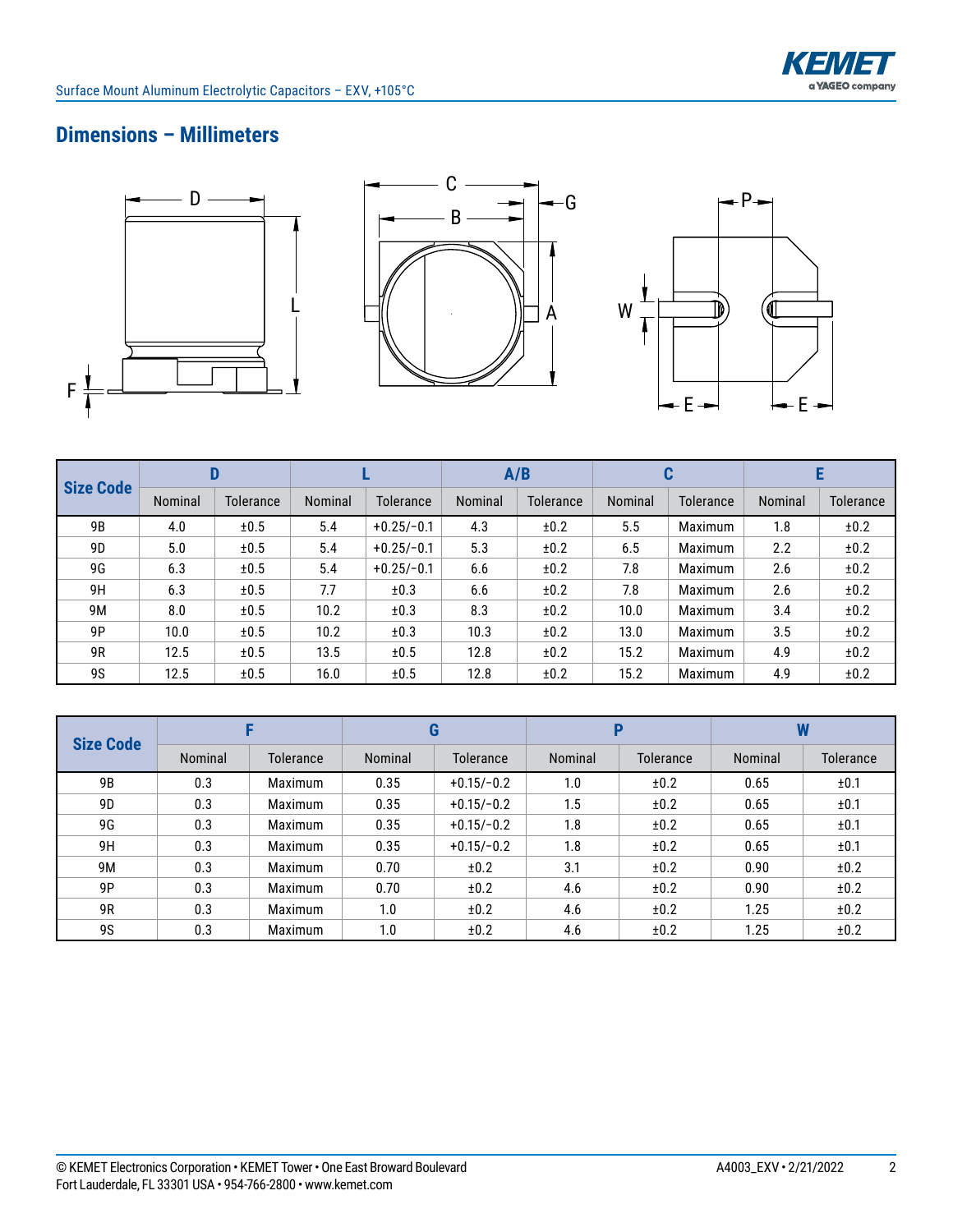

#### **Environmental Compliance**

As an environmentally conscious company, KEMET is working continuously with improvements concerning the environmental effects of both our capacitors and their production. In Europe (RoHS Directive) and in some other geographical areas like China, legislation has been put in place to prevent the use of some hazardous materials, such as lead (Pb), in electronic equipment. All products in this catalog are produced to help our customers' obligations to guarantee their products and fulfill these legislative requirements. The only material of concern in our products has been lead (Pb), which has been removed from all designs to fulfill the requirement of containing less than 0.1% of lead in any homogeneous material. KEMET will closely follow any changes in legislation world wide and make any necessary changes in its products, whenever needed.

Some customer segments such as medical, military and automotive electronics may still require the use of lead in electrode coatings. To clarify the situation and distinguish products from each other, a special symbol is used on the packaging labels for RoHS compatible capacitors.

Due to customer requirements, there may appear additional markings such as lead free (LF) or lead-free wires (LFW) on the label.

### **Performance Characteristics**

| <b>Item</b>                          | <b>Performance Characteristics</b>                                                                                   |  |  |  |
|--------------------------------------|----------------------------------------------------------------------------------------------------------------------|--|--|--|
| Capacitance Range                    | $1 - 1,000 \,\mu F$                                                                                                  |  |  |  |
| Capacitance Tolerance                | $±20\%$ at 120 Hz/20 $°C$                                                                                            |  |  |  |
| <b>Rated Voltage</b>                 | $6.3 - 80$ VDC                                                                                                       |  |  |  |
| Life Test                            | 3,000 - 5,000 hours (see conditions in Test Method & Performance)                                                    |  |  |  |
| <b>Operating Temperature</b>         | $-55^{\circ}$ C to $+105^{\circ}$ C                                                                                  |  |  |  |
|                                      | $l \leq 0.01$ CV or 3 µA, whichever is greater                                                                       |  |  |  |
| Leakage Current                      | C = rated capacitance ( $\mu$ F), V = rated voltage (VDC). Voltage applied for 2 minutes at 20°C.                    |  |  |  |
|                                      | Automotive version: Part number position 11 = "S"                                                                    |  |  |  |
| <b>Vibration Test Specifications</b> | 5G maximum acceleration. Vibration applied in 3 directions<br>(X, Y, and Z axis). 4-hour sessions at $10 - 2,000$ Hz |  |  |  |
|                                      | (Capacitor clamped by the body)                                                                                      |  |  |  |

# **Impedance Z Characteristics at 120 Hz**

| Rated Voltage (VDC)                |  | 10 | Ίb | 25 | 35 | 50 | 80 |
|------------------------------------|--|----|----|----|----|----|----|
| $Z (-25^{\circ}C)/Z (20^{\circ}C)$ |  | -  |    |    |    |    |    |
| $Z (-40^{\circ}C)/Z (20^{\circ}C)$ |  |    |    |    |    |    |    |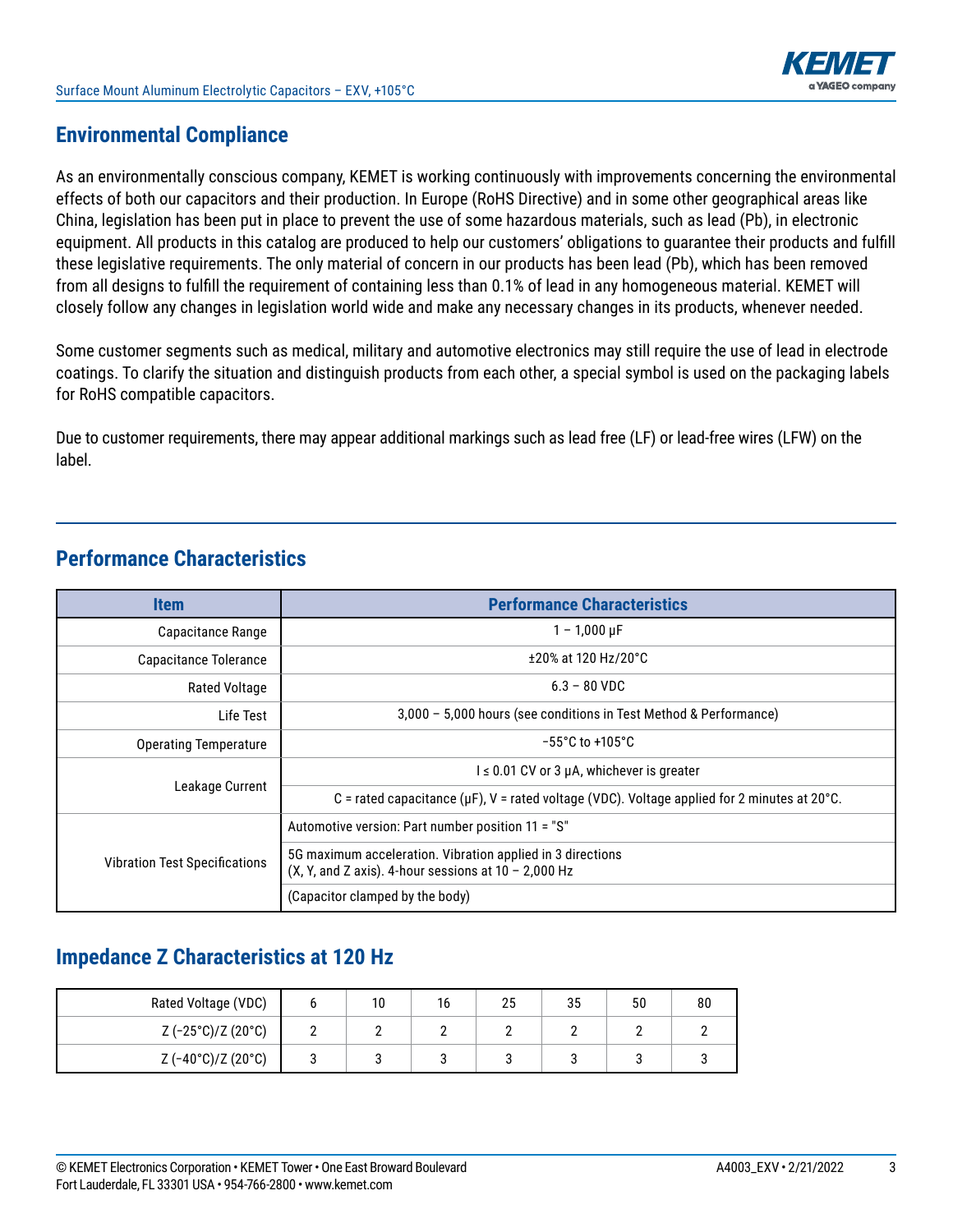

### **Compensation Factor of Ripple Current (RC) vs. Frequency**

| <b>Frequency</b> | <b>120 Hz</b> | 1 kHz | <b>10 kHz</b> | <b>100 kHz</b> |
|------------------|---------------|-------|---------------|----------------|
| Coefficient      | 0.70          | 0.80  | 0.90          | 1.00           |

### **Test Method & Performance**

| <b>Conditions</b>         | <b>Load Life Test</b>                                                                                | <b>Shelf Life Test</b>    |                                                                                        |  |
|---------------------------|------------------------------------------------------------------------------------------------------|---------------------------|----------------------------------------------------------------------------------------|--|
| Temperature               |                                                                                                      | $105^{\circ}$ C           |                                                                                        |  |
| <b>Test Duration</b>      | Can $\emptyset \leq 6.3$ mm                                                                          | 3.000 hours               |                                                                                        |  |
|                           | Can $\emptyset \geq 8$ mm                                                                            | 5.000 hours               | 1.000 hours                                                                            |  |
| <b>Ripple Current</b>     | Maximum ripple current specified at 120 Hz 105°C                                                     | No ripple current applied |                                                                                        |  |
| Voltage                   | The sum of DC voltage and the peak AC voltage must not<br>exceed the rated voltage of the capacitor. |                           | No voltage applied                                                                     |  |
| <b>Performance</b>        |                                                                                                      |                           | The following specifications will be satisfied when the capacitor is restored to 20°C: |  |
| Capacitance Change        | Within ±30% of the initial value                                                                     |                           |                                                                                        |  |
| <b>Dissipation Factor</b> | Does not exceed 200% of the specified value                                                          |                           |                                                                                        |  |
| Leakage Current           | Does not exceed specified value                                                                      |                           |                                                                                        |  |

### **Shelf Life**

The capacitance, ESR and impedance of a capacitor will not change significantly after extended storage periods, however, the leakage current will very slowly increase.

KEMET's E aluminum electrolytic capacitors should not be stored in high temperatures or where there is a high level of humidity. The suitable storage condition for KEMET's E aluminum electrolytic capacitors is +5 to +35°C and less than 75% in relative humidity. KEMET's E aluminum electrolytic capacitors should not be stored in damp conditions such as water, saltwater spray or oil spray. KEMET's E aluminum electrolytic capacitors should not be stored in an environment full of hazardous gas (hydrogen sulphide, sulphurous acid gas, nitrous acid, chlorine gas, ammonium, etc.) KEMET's E aluminum electrolytic capacitors should not be stored under exposure to ozone, ultraviolet rays or radiation.

**If a capacitor has been stored for more than 18 months under these conditions and it shows increased leakage current, then a treatment by voltage application is recommended.**

# **Re-Age (Reforming) Procedure**

Apply the rated voltage to the capacitor at room temperature for a period of one hour, or until the leakage current has fallen to a steady value below the specified limit. During re-aging a maximum charging current of twice the specified leakage current or 5 mA, whichever is greater, is suggested.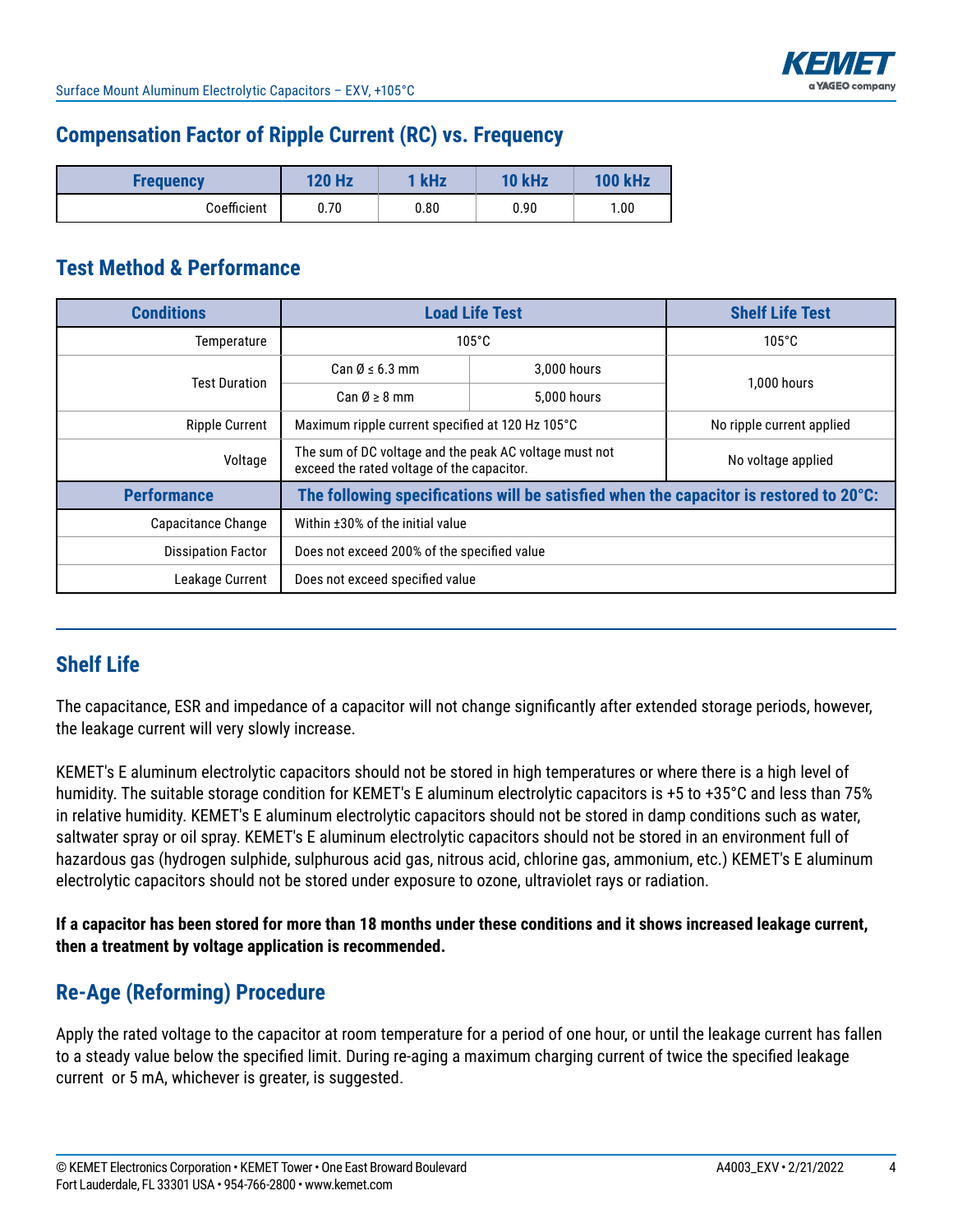

### **Table 1 – Ratings & Part Number Reference**

| <b>Rated</b><br><b>Voltage</b> | <b>Surge</b><br><b>Voltage</b> | <b>Rated</b><br><b>Capacitance</b> | <b>Case Size</b>    | <b>DF</b>                      | <b>RC</b>             | Z                          | LC                          | <b>Part Number</b>                          |
|--------------------------------|--------------------------------|------------------------------------|---------------------|--------------------------------|-----------------------|----------------------------|-----------------------------|---------------------------------------------|
| (VDC)                          | (VDC)                          | 120 Hz 20°C<br>$(\mu F)$           | <b>D</b> xL<br>(mm) | 120 Hz 20°C<br>$(tan\delta %)$ | 100 kHz<br>105°C (mA) | 100 kHz 20°C<br>$(\Omega)$ | 20°C 2<br>minutes $(\mu A)$ | () Represents<br><b>Part Number Options</b> |
| 6.3                            | 8                              | 680                                | $10 \times 10.2$    | 26                             | 850                   | 0.12                       | 42.8                        | EXV687M6R3(1)9PAA                           |
| 6.3                            | 8                              | 1,000                              | 10 x 10.2           | 26                             | 850                   | 0.12                       | 63.0                        | EXV108M6R3(1)9PAA                           |
| 6.3                            | 8                              | 22                                 | $4 \times 5.4$      | 26                             | 90                    | 1.93                       | 3.0                         | EXV226M6R3(1)9BAA                           |
| 6.3                            | $\mathsf{R}$                   | 33                                 | $4 \times 5.4$      | 26                             | 90                    | 1.93                       | 3.0                         | EXV336M6R3(1)9BAA                           |
| 6.3                            | 8                              | 47                                 | $5 \times 5.4$      | 26                             | 160                   | 1.00                       | 3.0                         | EXV476M6R3(1)9DAA                           |
| 6.3                            | 8                              | 100                                | $6.3 \times 5.4$    | 26                             | 240                   | 0.52                       | 6.3                         | EXV107M6R3(1)9GAA                           |
| 6.3                            | 8                              | 150                                | $6.3 \times 7.7$    | 26                             | 240                   | 0.30                       | 9.5                         | EXV157M6R3(1)9HAA                           |
| 6.3                            | 8                              | 220                                | $6.3 \times 7.7$    | 26                             | 240                   | 0.30                       | 13.9                        | EXV227M6R3(1)9HAA                           |
| 6.3                            | 8                              | 330                                | 8 x 10.2            | 26                             | 600                   | 0.16                       | 20.8                        | EXV337M6R3(1)9MAA                           |
| 6.3                            | 8                              | 470                                | 8 x 10.2            | 26                             | 600                   | 0.16                       | 29.6                        | EXV477M6R3(1)9MAA                           |
| 10                             | 13                             | 470                                | 10 x 10.2           | 19                             | 850                   | 0.12                       | 47.0                        | EXV477M010(1)9PAA                           |
| 10                             | 13                             | 680                                | 10 x 10.2           | 19                             | 850                   | 0.12                       | 68.0                        | EXV687M010(1)9PAA                           |
| 10                             | 13                             | 1,000                              | 10 x 10.2           | 19                             | 850                   | 0.12                       | 100.0                       | EXV108M010(1)9PAA                           |
| 10                             | 13                             | 22                                 | $4 \times 5.4$      | 19                             | 90                    | 1.93                       | 3.0                         | EXV226M010(1)9BAA                           |
| 10                             | 13                             | 33                                 | $5 \times 5.4$      | 19                             | 160                   | 1.00                       | 3.3                         | EXV336M010(1)9DAA                           |
| 10                             | 13                             | 47                                 | $6.3 \times 5.4$    | 19                             | 190                   | 0.52                       | 4.7                         | EXV476M010(1)9GAA                           |
| 10                             | 13                             | 100                                | $6.3 \times 5.4$    | 19                             | 190                   | 0.52                       | 10.0                        | EXV107M010(1)9GAA                           |
| 10                             | 13                             | 150                                | $6.3 \times 7.7$    | 19                             | 240                   | 0.34                       | 15.0                        | EXV157M010(1)9HAA                           |
| 10                             | 13                             | 220                                | 8 x 10.2            | 19                             | 600                   | 0.16                       | 22.0                        | EXV227M010(1)9MAA                           |
| 10                             | 13                             | 330                                | 8 x 10.2            | 19                             | 600                   | 0.16                       | 33.0                        | EXV337M010(1)9MAA                           |
| 16                             | 20                             | 470                                | 10 x 10.2           | 16                             | 850                   | 0.12                       | 75.2                        | EXV477M016(1)9PAA                           |
| 16                             | 20                             | 680                                | 10 x 10.2           | 16                             | 850                   | 0.12                       | 108.8                       | EXV687M016(1)9PAA                           |
| 16                             | 20                             | 10                                 | $4 \times 5.4$      | 16                             | 90                    | 1.93                       | 3.0                         | EXV106M016(1)9BAA                           |
| 16                             | 20                             | 22                                 | $4 \times 5.4$      | 16                             | 160                   | 1.00                       | 3.5                         | EXV226M016(1)9BAA                           |
| 16                             | 20                             | 22                                 | $5 \times 5.4$      | 16                             | 160                   | 1.00                       | 3.5                         | EXV226M016(1)9DAA                           |
| 16                             | 20                             | 33                                 | $6.3 \times 5.4$    | 16                             | 240                   | 0.52                       | 5.3                         | EXV336M016(1)9GAA                           |
| 16                             | 20                             | 47                                 | $6.3 \times 5.4$    | 16                             | 240                   | 0.52                       | 7.5                         | EXV476M016(1)9GAA                           |
| 16                             | 20                             | 100                                | $6.3 \times 5.4$    | 16                             | 240                   | 0.52                       | 16.0                        | EXV107M016(1)9GAA                           |
| 16                             | 20                             | 100                                | 6.3 x 7.7           | 16                             | 280                   | 0.34                       | 16.0                        | EXV107M016(1)9HAA                           |
| 16                             | 20                             | 220                                | 6.3 x 7.7           | 16                             | 280                   | 0.34                       | 35.2                        | EXV227M016(1)9HAA                           |
| 16                             | 20                             | 150                                | 8 x 10.2            | 16                             | 370                   | 0.22                       | 24.0                        | EXV157M016(1)9MAA                           |
| 16                             | 20                             | 220                                | 8 x 10.2            | 16                             | 370                   | 0.22                       | 35.2                        | EXV227M016(1)9MAA                           |
| 16                             | 20                             | 330                                | 8 x 10.2            | 16                             | 600                   | 0.16                       | 52.8                        | EXV337M016(1)9MAA                           |
| 16                             | 20                             | 470                                | 8 x 10.2            | 16                             | 600                   | 0.16                       | 75.2                        | EXV477M016(1)9MAA                           |
| 25                             | 32                             | 330                                | 10 x 10.2           | 14                             | 850                   | 0.12                       | 82.5                        | EXV337M025(1)9PAA                           |
| <b>Rated Voltage</b>           | <b>Surge Voltage</b>           | <b>Rated Capacitance</b>           | <b>Case Size</b>    | DF                             | <b>RC</b>             | Z                          | LC                          | <b>Part Number</b>                          |

*(1) Insert Electrical Parameters code. See Part Number System for available options.*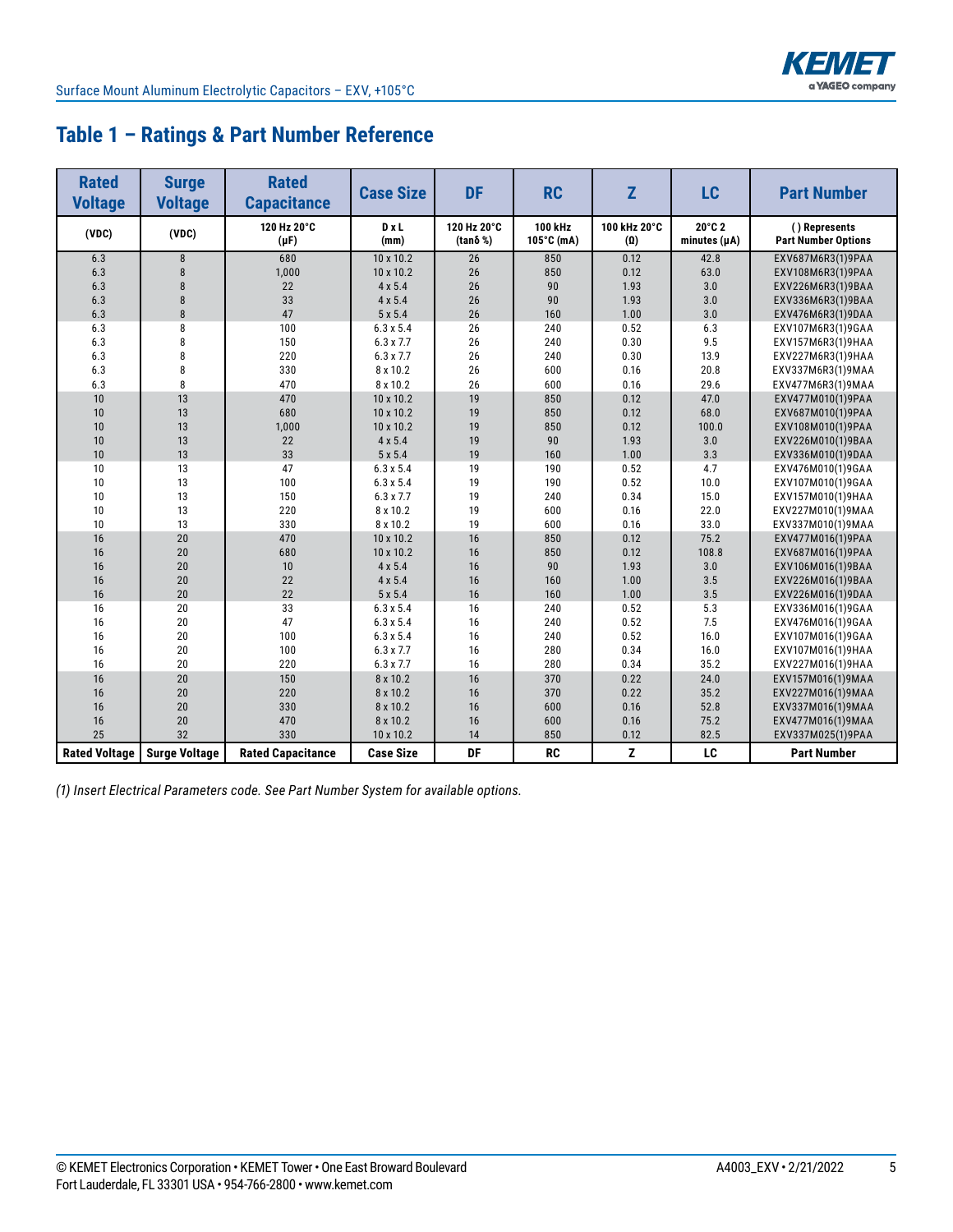

### **Table 1 – Ratings & Part Number Reference cont.**

| <b>Rated</b><br><b>Voltage</b> | <b>Surge</b><br><b>Voltage</b> | <b>Rated</b><br><b>Capacitance</b> | <b>Case Size</b> | <b>DF</b>              | <b>RC</b>             | Z                          | LC                          | <b>Part Number</b>                          |
|--------------------------------|--------------------------------|------------------------------------|------------------|------------------------|-----------------------|----------------------------|-----------------------------|---------------------------------------------|
| (VDC)                          | (VDC)                          | 120 Hz 20°C<br>$(\mu F)$           | DxL<br>(mm)      | 120 Hz 20°C<br>(tanδ%) | 100 kHz<br>105°C (mA) | 100 kHz 20°C<br>$(\Omega)$ | 20°C 2<br>minutes $(\mu A)$ | () Represents<br><b>Part Number Options</b> |
| 25                             | 32                             | 470                                | 10 x 10.2        | 14                     | 850                   | 0.12                       | 117.5                       | EXV477M025(1)9PAA                           |
| 25                             | 32                             | 10                                 | $4 \times 5.4$   | 14                     | 90                    | 1.93                       | 3.0                         | EXV106M025(1)9BAA                           |
| 25                             | 32                             | 22                                 | $5 \times 5.4$   | 14                     | 160                   | 1.00                       | 5.5                         | EXV226M025(1)9DAA                           |
| 25                             | 32                             | 33                                 | $6.3 \times 5.4$ | 14                     | 240                   | 0.52                       | 8.3                         | EXV336M025(1)9GAA                           |
| 25                             | 32                             | 47                                 | $6.3 \times 5.4$ | 14                     | 240                   | 0.52                       | 11.8                        | EXV476M025(1)9GAA                           |
| 25                             | 32                             | 68                                 | $6.3 \times 7.7$ | 14                     | 280                   | 0.34                       | 17.0                        | EXV686M025(1)9HAA                           |
| 25                             | 32                             | 100                                | $6.3 \times 7.7$ | 14                     | 300                   | 0.34                       | 25.0                        | EXV107M025(1)9HAA                           |
| 25                             | 32                             | 150                                | 8 x 10.2         | 14                     | 600                   | 0.16                       | 37.5                        | EXV157M025(1)9MAA                           |
| 25                             | 32                             | 220                                | 8 x 10.2         | 14                     | 600                   | 0.16                       | 55.0                        | EXV227M025(1)9MAA                           |
| 35                             | 44                             | 150                                | 10 x 10.2        | 12                     | 850                   | 0.12                       | 52.5                        | EXV157M035(1)9PAA                           |
| 35                             | 44                             | 220                                | 8 x 10.2         | 12                     | 600                   | 0.16                       | 77.0                        | EXV227M035(1)9MAA                           |
| 35                             | 44                             | 220                                | 10 x 10.2        | 12                     | 850                   | 0.12                       | 77.0                        | EXV227M035(1)9PAA                           |
| 35                             | 44                             | 330                                | 10 x 10.2        | 12                     | 850                   | 0.12                       | 115.5                       | EXV337M035(1)9PAA                           |
| 35                             | 44                             | 4.7                                | $4 \times 5.4$   | 12                     | 90                    | 1.93                       | 3.0                         | EXV475M035(1)9BAA                           |
| 35                             | 44                             | 10                                 | $5 \times 5.4$   | 12                     | 160                   | 1.00                       | 3.5                         | EXV106M035(1)9DAA                           |
| 35                             | 44                             | 22                                 | $5 \times 5.4$   | 12                     | 160                   | 1.00                       | 7.7                         | EXV226M035(1)9DAA                           |
| 35                             | 44                             | 33                                 | $6.3 \times 5.4$ | 12                     | 240                   | 0.52                       | 11.6                        | EXV336M035(1)9GAA                           |
| 35                             | 44                             | 47                                 | $6.3 \times 7.7$ | 12                     | 280                   | 0.34                       | 16.5                        | EXV476M035(1)9HAA                           |
| 35                             | 44                             | 68                                 | $6.3 \times 7.7$ | 12                     | 280                   | 0.34                       | 23.8                        | EXV686M035(1)9HAA                           |
| 35                             | 44                             | 100                                | 8 x 10.2         | 12                     | 600                   | 0.16                       | 35.0                        | EXV107M035(1)9MAA                           |
| 50                             | 63                             | 47                                 | 10 x 10.2        | 12                     | 670                   | 0.34                       | 23.5                        | EXV476M050(1)9PAA                           |
| 50                             | 63                             | 68                                 | 10 x 10.2        | 12                     | 670                   | 0.34                       | 34.0                        | EXV686M050(1)9PAA                           |
| 50                             | 63                             | 100                                | 10 x 10.2        | 12                     | 670                   | 0.34                       | 50.0                        | EXV107M050(1)9PAA                           |
| 50                             | 63                             | 150                                | 10 x 10.2        | 12                     | 670                   | 0.34                       | 75.0                        | EXV157M050(1)9PAA                           |
| 50                             | 63                             | 220                                | 10 x 10.2        | 12                     | 670                   | 0.34                       | 110.0                       | EXV227M050(1)9PAA                           |
| 50                             | 63                             | 330                                | 12.5 x 13.5      | 12                     | 700                   | 0.12                       | 165                         | EXV337M050(1)9RAA                           |
| 50                             | 63                             | $\mathbf{1}$                       | $4 \times 5.4$   | 12                     | 60                    | 5.00                       | 3.0                         | EXV105M050(1)9BAA                           |
| 50                             | 63                             | 2.2                                | $4 \times 5.4$   | 12                     | 60                    | 5.00                       | 3.0                         | EXV225M050(1)9BAA                           |
| 50                             | 63                             | 3.3                                | 4 x 5.4          | 12                     | 60                    | 5.00                       | 3.0                         | EXV335M050(1)9BAA                           |
| 50                             | 63                             | 4.7                                | $5 \times 5.4$   | 12                     | 95                    | 4.00                       | 3.0                         | EXV475M050(1)9DAA                           |
| 50                             | 63                             | 10                                 | $6.3 \times 5.4$ | 12                     | 140                   | 2.60                       | 5.0                         | EXV106M050(1)9GAA                           |
| 50                             | 63                             | 22                                 | $6.3 \times 7.7$ | 12                     | 230                   | 1.30                       | 11.0                        | EXV226M050(1)9HAA                           |
| 50                             | 63                             | 33                                 | 8 x 10.2         | 12                     | 350                   | 0.50                       | 16.5                        | EXV336M050(1)9MAA                           |
| 80                             | 100                            | 120                                | 12.5 x 13.5      | 12                     | 400                   | 0.45                       | 96.0                        | EXV127M080(1)9RAA                           |
| 80                             | 100                            | 150                                | 12.5 x 13.5      | 12                     | 400                   | 0.60                       | 120.0                       | EXV157M080(1)9RAA                           |
| 80                             | 100                            | 220                                | 12.5 x 16.0      | 10                     | 520                   | 0.60                       | 176.0                       | EXV227M080(1)9SAA                           |
| <b>Rated Voltage</b>           | <b>Surge Voltage</b>           | <b>Rated Capacitance</b>           | <b>Case Size</b> | DF                     | <b>RC</b>             | z                          | LC                          | <b>Part Number</b>                          |

*(1) Insert Electrical Parameters code. See Part Number System for available options.*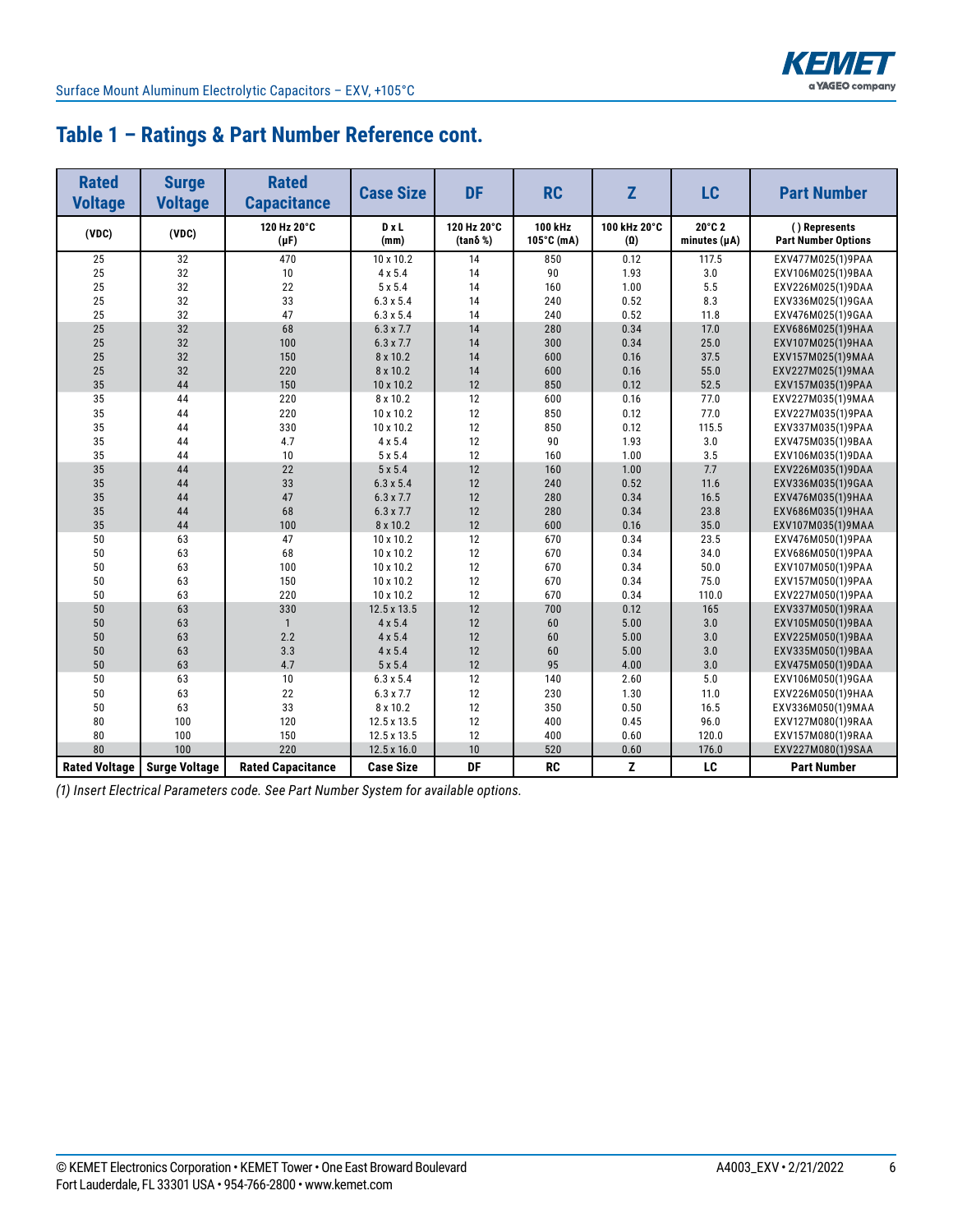

### **Mounting Positions (Safety Vent)**

In operation, electrolytic capacitors will always conduct a leakage current, which causes electrolysis. The oxygen produced by electrolysis will regenerate the dielectric layer but, at the same time, the hydrogen released may cause the internal pressure of the capacitor to increase. The overpressure vent, or safety vent, ensures that the gas can escape when the pressure reaches a certain value. All mounting positions must allow the safety vent to work properly.

### **Installing**

- As a general principle, lower-use temperatures result in a longer, useful life of the capacitor. For this reason, it should be ensured that electrolytic capacitors are placed away from heat-emitting components. Adequate space should be allowed between components for cooling air to circulate, particularly when high ripple current loads are applied. In any case, the maximum category temperature must not be exceeded.
- Do not deform the case of the capacitors or use capacitors with a deformed case.
- Verify that the connections of the capacitors are able to insert on the board without excessive mechanical force.
- If the capacitors require mounting through additional means, the recommended mounting accessories shall be used.
- Verify the correct polarization of the capacitor on the board.
- Verify that the space around the pressure relief device is according to the following guideline:

| <b>Case Diameter</b>   | <b>Space Around Safety Vent</b> |
|------------------------|---------------------------------|
| $\leq 16$ mm           | $> 2$ mm                        |
| $>$ 16 to $\leq$ 40 mm | $> 3$ mm                        |
| $>40$ mm               | $> 5$ mm                        |

It is recommended that capacitors always be mounted with the safety device uppermost or in the upper part of the capacitor.

- If the capacitors are stored for a long time, the leakage current must be verified. If the leakage current is superior to the value listed in this catalog, the capacitors must be reformed. In this case, they can be reformed by application of the rated voltage through a series resistor approximately 1 kΩ for capacitors with V<sub>R</sub> ≤ 160 V (5 W resistor) and 10 kΩ for the other rated voltages.
- In the case of capacitors connected in a series, a suitable voltage sharing must be used.
- In the case of balancing resistors, the approximate resistance value can be calculated as:  $R = 60/C$ .

KEMET recommends, nevertheless, to ensure that the voltage across each capacitor does not exceed its rated voltage.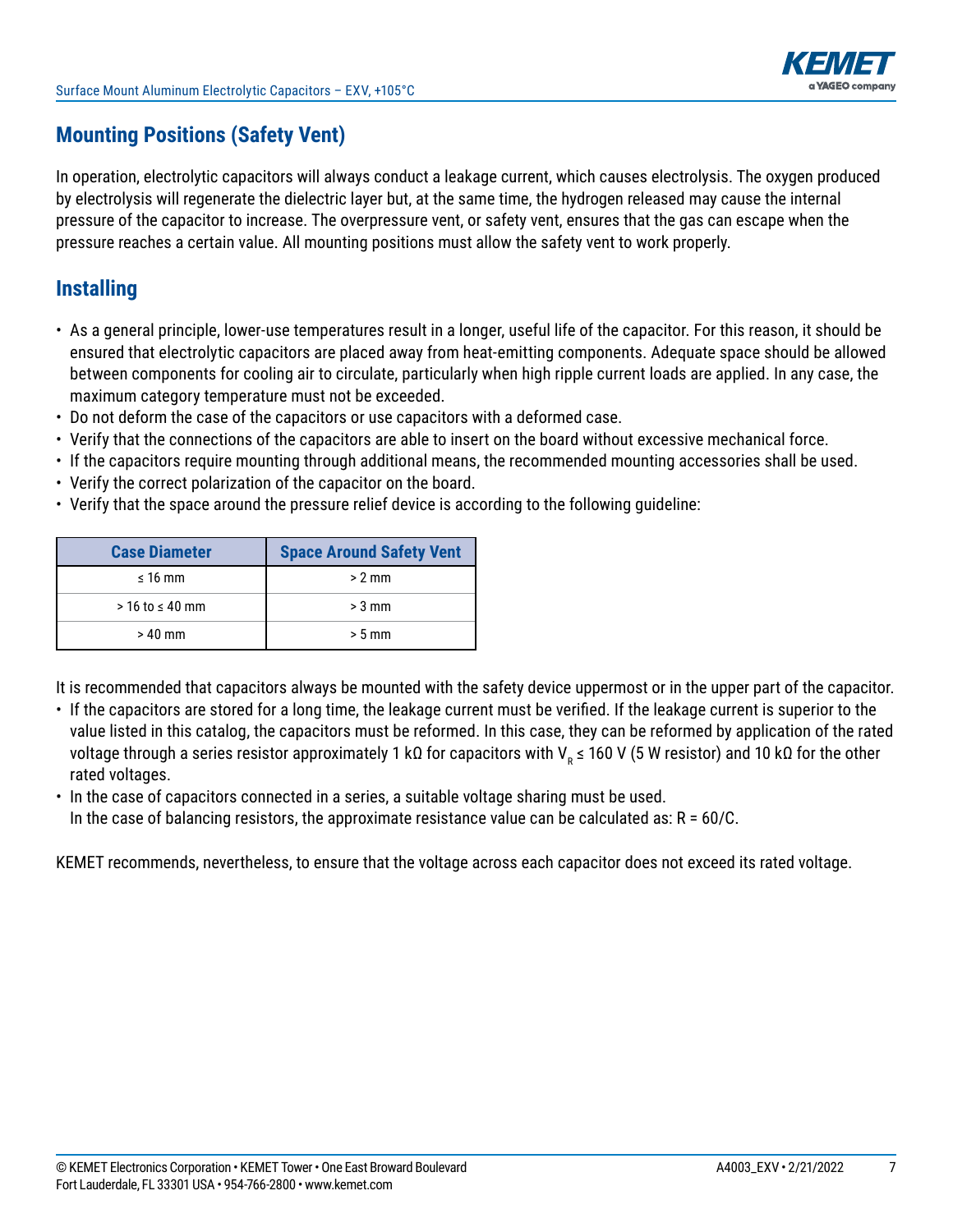



*Simplifi ed equivalent circuit diagram of an electrolytic capacitor* 

The capacitive component of the equivalent series circuit, (equivalent series capacitance - ESC), is determined by applying an alternate voltage of  $\leq 0.5$  V at a frequency of 120 or 100 Hz and 20°C (IEC 384-1, 384-4).

#### **Temperature Dependence of the Capacitance**

Capacitance of an electrolytic capacitor depends upon temperature: with decreasing temperature the viscosity of the electrolyte increases, thereby reducing its conductivity.

Capacitance will decrease if temperature decreases. Furthermore, temperature drifts cause armature dilatation and, therefore, capacitance changes (up to 20% depending on the series considered, from 0 to 80 $^{\circ}$ C). This phenomenon is more evident for electrolytic capacitors than for other types.

#### **Frequency Dependence of the Capacitance**

Effective capacitance value is derived from the impedance curve, as long as impedance is still in the range where the capacitance component is dominant.

C =  $\frac{1}{2\pi fZ}$  C = capacitance (F)<br> $\frac{1}{2\pi fZ}$  f = frequency (Hz) Z = impedance  $(Ω)$ 

#### **Dissipation Factor tan δ (DF)**

Dissipation Factor tan  $\delta$  is the ratio between the active and reactive power for a sinusoidal waveform voltage. It can be thought of as a measurement of the gap between an actual and ideal capacitor.



Tan δ is measured with the same set-up used for the series capacitance ESC.

Tan  $\delta$  =  $\omega$  x ESC x ESR where:

 ESC = Equivalent series capacitance ESR = Equivalent series resistance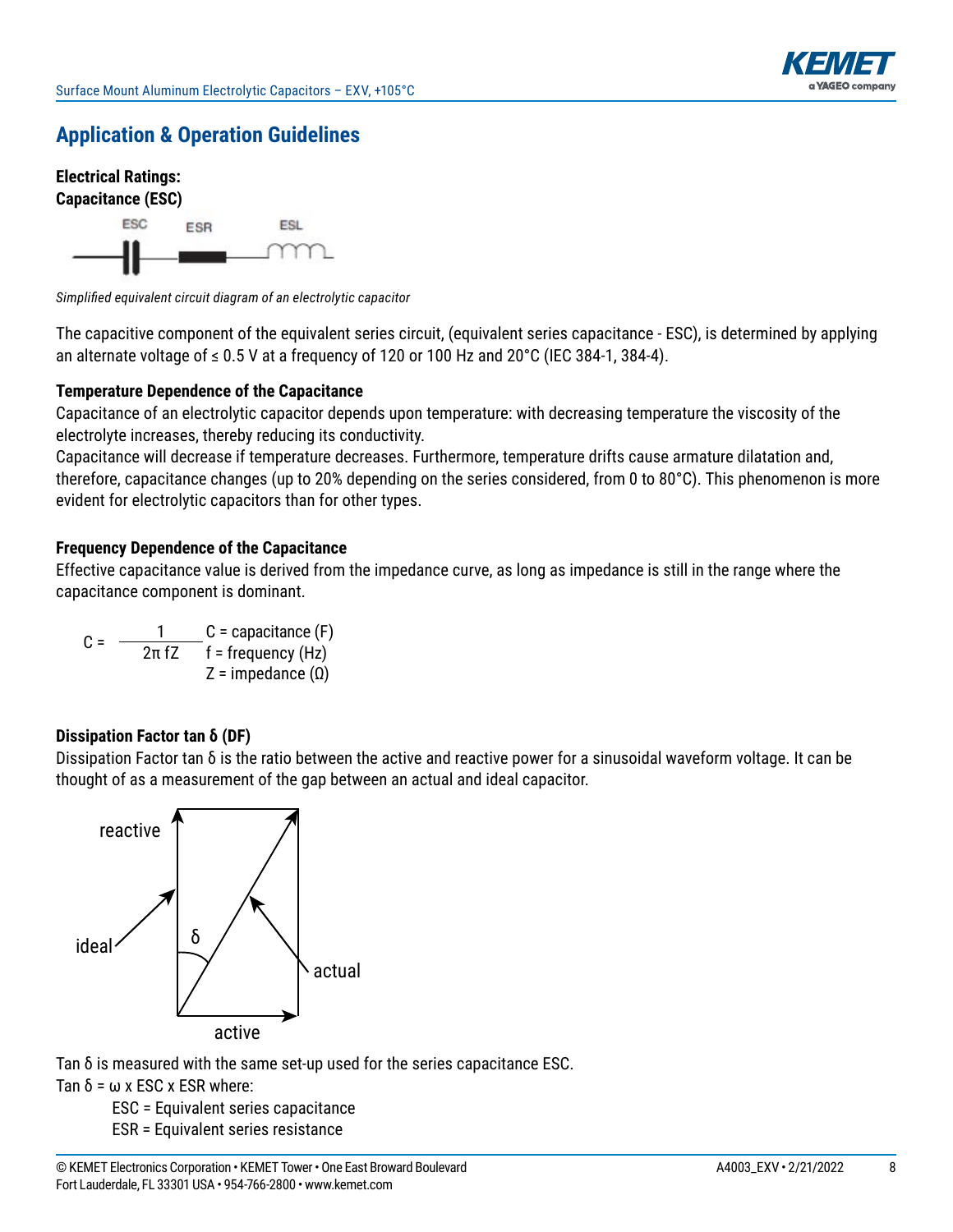

#### **Equivalent Series Inductance (ESL)**

Equivalent series inductance or self inductance results from the terminal configuration and internal design of the capacitor.



#### **Equivalent Series Resistance (ESR)**

Equivalent series resistance is the resistive component of the equivalent series circuit. ESR value depends on frequency and temperature, and is related to the  $\tan \delta$  by the following equation:

ESR = Equivalent series resistance  $(Ω)$ ESR =  $\frac{\tan \delta}{2\pi f}$  tan δ = Dissipation factor<br>ESR =  $\frac{2\pi f}{2\pi f}$  ESC = Equivalent series capacitance (F)  $f$  = Frequency (Hz)

Tolerance limits of the rated capacitance must be taken into account when calculating this value.

#### **Impedance (Z)**

Impedance of an electrolytic capacitor results from a circuit formed by the following individual equivalent series components:



 ${\tt C}_{_{\rm O}}$  = Aluminum oxide capacitance (surface and thickness of the dielectric.)

 $\mathsf{R}_{_\mathrm{e}}$  = Resistance of electrolyte and paper mixture (other resistances not depending on the frequency are not considered: tabs, plates, etc.)

 $C_{\rm e}$  = Electrolyte soaked paper capacitance.

 $L =$  Inductive reactance of the capacitor winding and terminals.

Impedance of an electrolytic capacitor is not a constant quantity that retains its value under all conditions; it changes depending on frequency and temperature.

Impedance as a function of frequency (sinusoidal waveform) for a certain temperature can be represented as follows: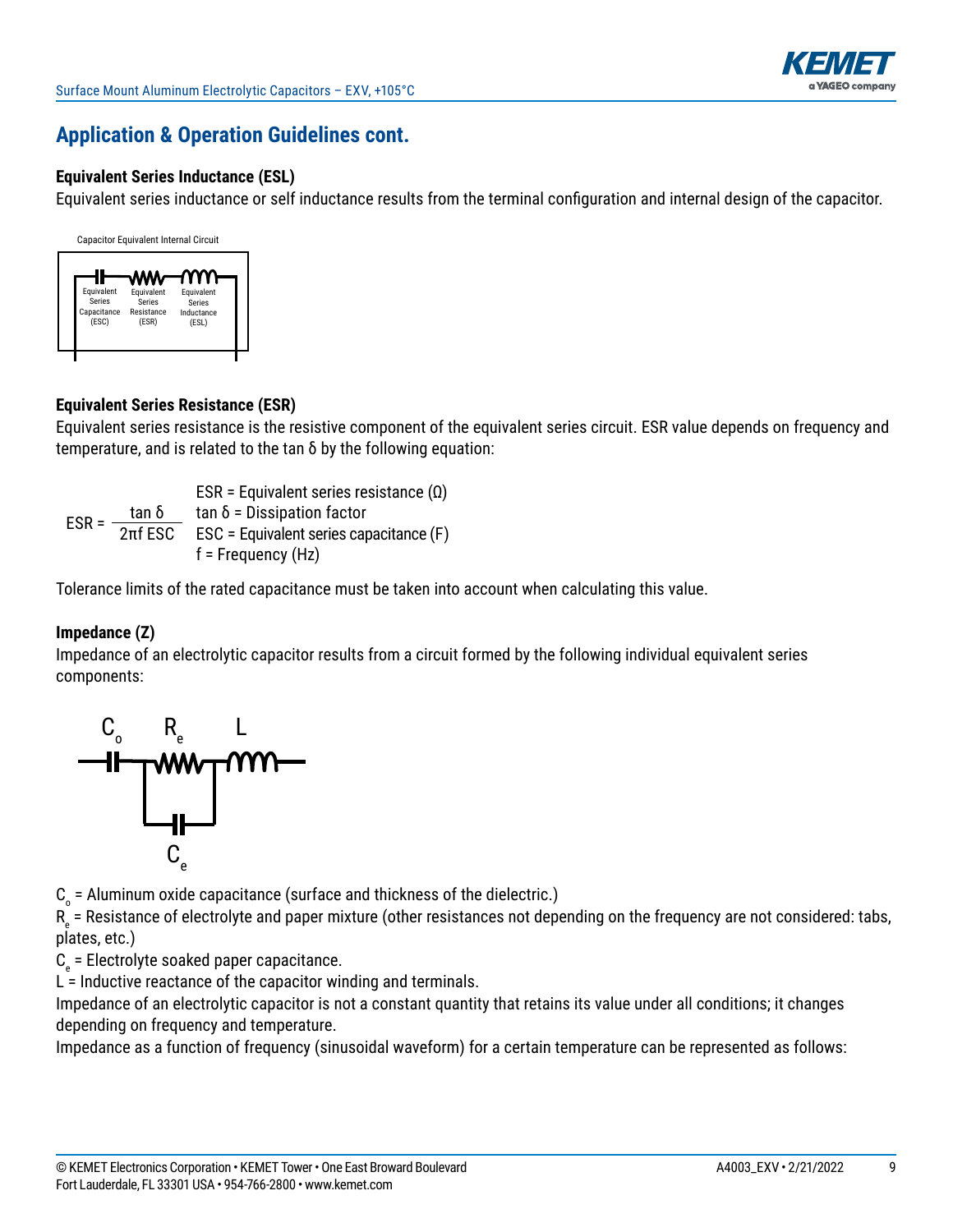

#### **Impedance (Z) cont.**



- Capacitive reactance predominates at low frequencies.
- With increasing frequency, capacitive reactance Xc =  $1/\omega C$  decreases until it reaches the order of magnitude of electrolyte resistance R<sub>e</sub>(A)
- At even higher frequencies, resistance of the electrolyte predominates: Z = R  $_{\textrm{\tiny{e}}}$  (A B)
- When the capacitor's resonance frequency is reached ( $\omega_0$ ), capacitive and inductive reactance mutually cancel each other  $1/\omega C_{\rm e} = \omega L$ ,  $\omega_{\rm o}$  = 1/SQR(LC<sub>e</sub>)
- Above this frequency, inductive reactance of the winding and its terminals (XL =  $Z = \omega L$ ) becomes effective and leads to an increase in impedance

Generally speaking, it can be estimated that C  $_{\textrm{\tiny{e}}}$   $\approx$  0.01 C  $_{\textrm{\tiny{o}}}$ .

Impedance as a function of frequency (sinusoidal waveform) for different temperature values can be represented as follows (typical values):



 $\mathsf{R}_{_\mathrm{e}}$  is the most temperature-dependent component of an electrolytic capacitor equivalent circuit. Electrolyte resistivity will decrease if temperature rises.

In order to obtain a low impedance value throughout the temperature range,  ${\sf R}_{_{\rm e}}$  must be as little as possible. However,  ${\sf R}_{_{\rm e}}$ values that are too low indicate a very aggressive electrolyte, resulting in a shorter life of the electrolytic capacitor at high temperatures. A compromise must be reached.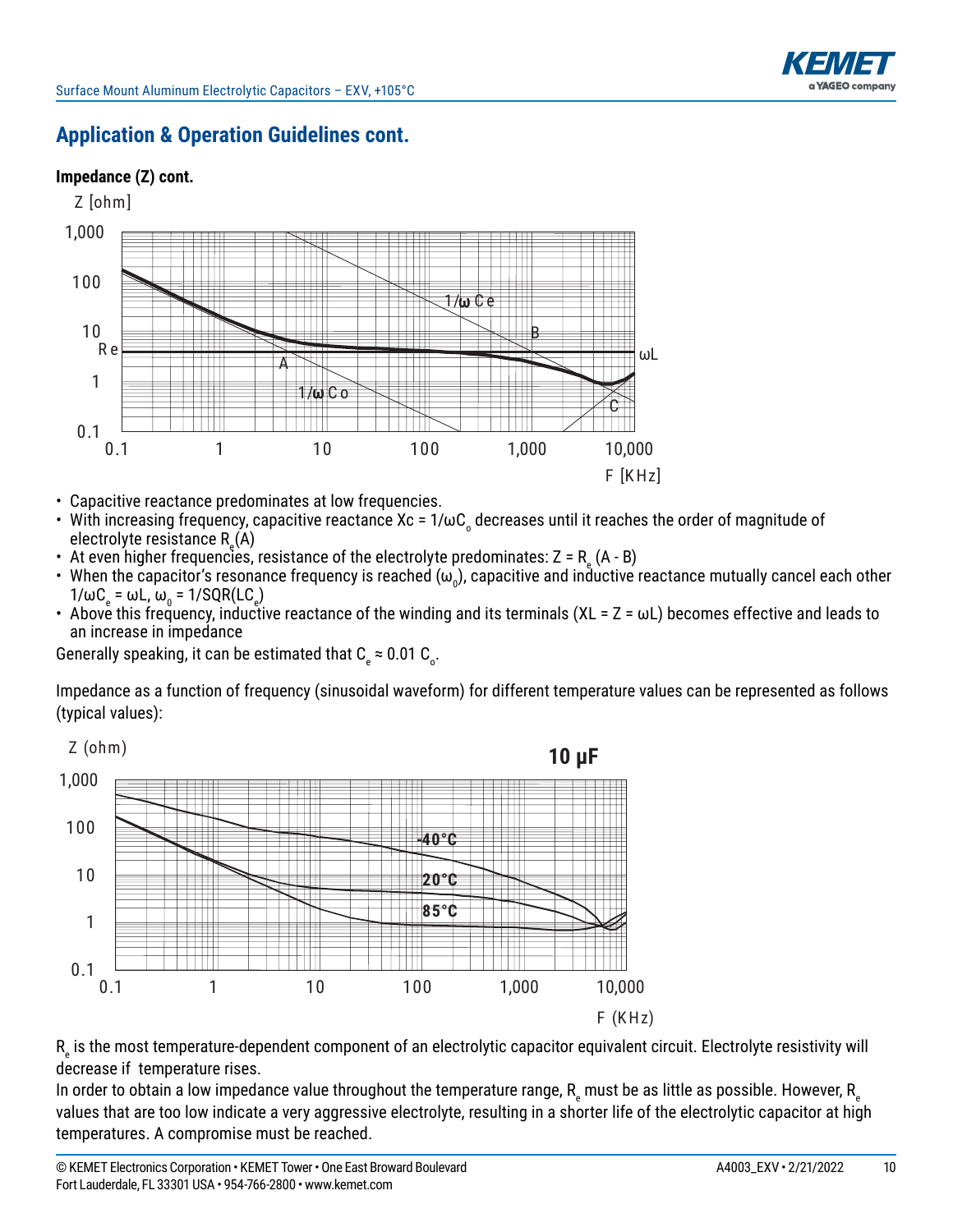

#### **Leakage Current (LC)**

Due to the aluminum oxide layer that serves as a dielectric, a small current will continue to flow even after a DC voltage has been applied for long periods. This current is called leakage current.

A high leakage current flows after applying voltage to the capacitor then decreases in a few minutes, for example, after prolonged storage without any applied voltage. In the course of continuous operation, the leakage current will decrease and reach an almost constant value.

After a voltage-free storage the oxide layer may deteriorate, especially at a high temperature. Since there are no leakage currents to transport oxygen ions to the anode, the oxide layer is not regenerated. The result is that a higher than normal leakage current will flow when voltage is applied after prolonged storage.

As the oxide layer is regenerated in use, the leakage current will gradually decrease to its normal level. The relationship between the leakage current and voltage applied at constant temperature can be shown schematically as follows:



#### Where:

V<sub>F</sub> = Forming voltage

If this level is exceeded, a large quantity of heat and gas will be generated and the capacitor could be damaged.

V<sub>R</sub> = Rated voltage

This level represents the top of the linear part of the curve.

V<sub>s</sub> = Surge voltage

This lies between  $\mathsf{V}_\mathsf{R}$  and  $\mathsf{V}_\mathsf{F}$ . The capacitor can be subjected to  $\mathsf{V}_\mathsf{S}$  for short periods only.

Electrolytic capacitors are subjected to a reforming process before acceptance testing. The purpose of this preconditioning is to ensure that the same initial conditions are maintained when comparing different products.

#### **Ripple Current (RC)**

The maximum ripple current value depends on:

- Ambient temperature
- Surface area of the capacitor (heat dissipation area)
- tan δ or ESR
- • Frequency

The capacitor's life depends on the thermal stress.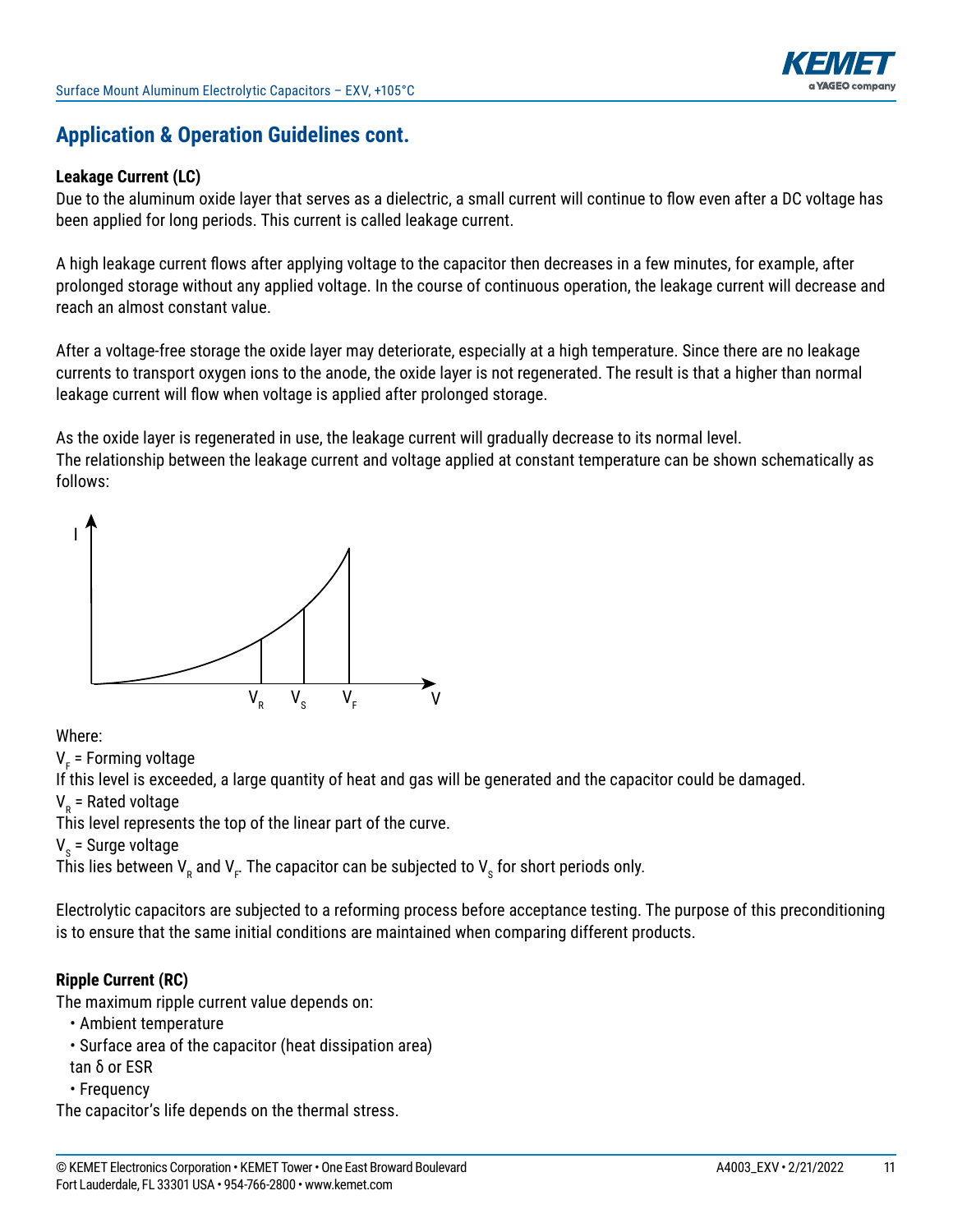

#### **Frequency Dependence of the Ripple Current**

ESR and, thus, the tan  $\delta$  depend on the frequency of the applied voltage. This indicates that the allowed ripple current is also a function of the frequency.

#### **Temperature Dependence of the Ripple Current**

The data sheet specifies maximum ripple current at the upper category temperature for each capacitor.

#### **Expected Life Calculation**

Expected life depends on operating temperature according to the following formula: L = Lo x  $2^{(T_0-T)/10}$ Where:

- L: Expected life
- Lo: Load life at a maximum permissible operating temperature
- T: Actual operating temperature
- To: Maximum permissible operating temperature

This formula is applicable between  $40^{\circ}$ C and To.

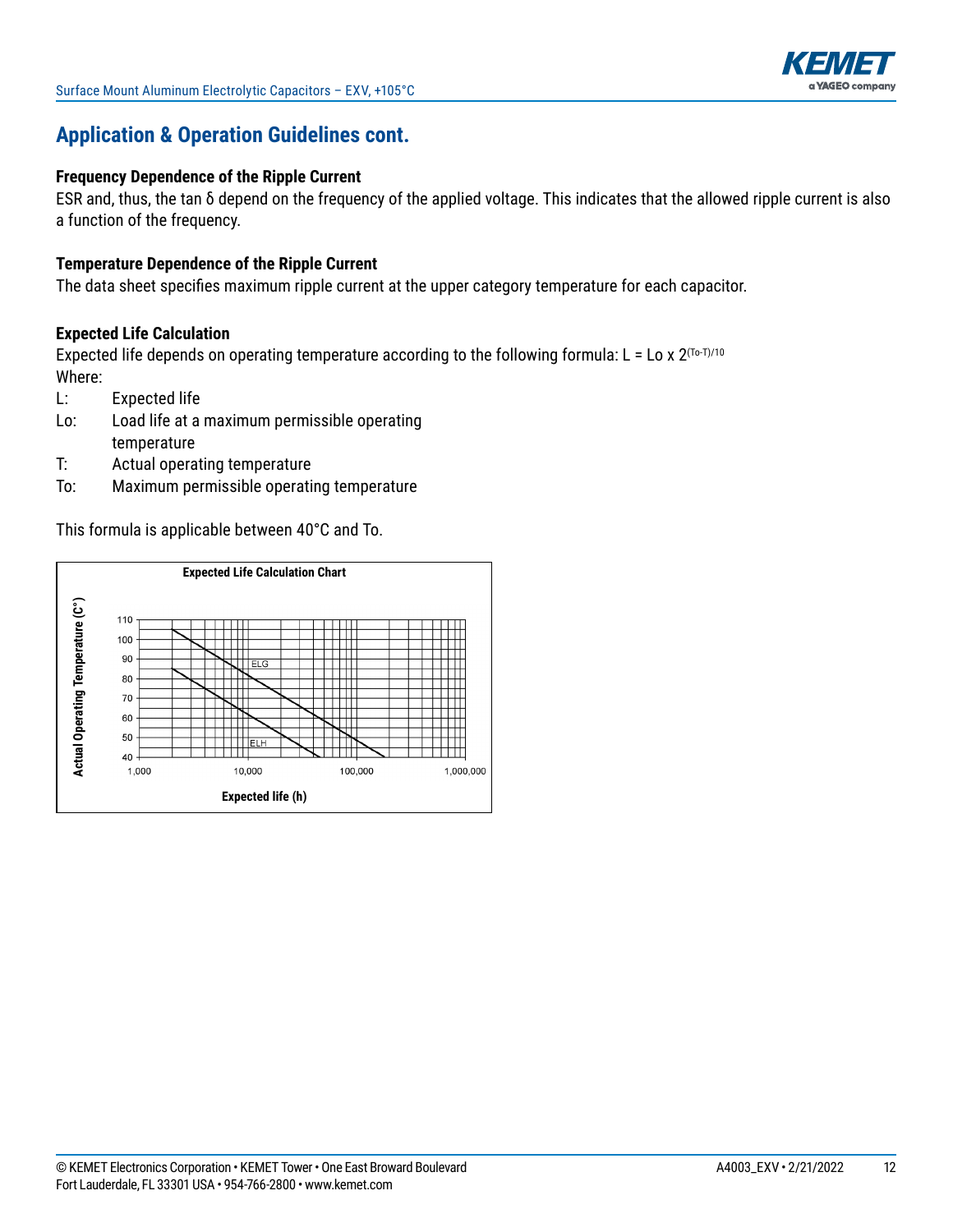

| <b>Size Code</b> | Diameter (mm) | Length (mm) | <b>Reel Quantity</b> | <b>Box Quantity</b><br>(4 Reels per box) |
|------------------|---------------|-------------|----------------------|------------------------------------------|
| 9 <sub>B</sub>   | 4.0           | 5.4         | 2,000                | 10,000                                   |
| 9 <sub>D</sub>   | 5.0           | 5.4         | 1,000                | 10,000                                   |
| 9G               | 6.3           | 5.4         | 1,000                | 10,000                                   |
| 9H               | 6.3           | 7.7         | 1,000                | 10,000                                   |
| 9M               | 8.0           | 10.2        | 500                  | 4,000                                    |
| 9P               | 10.0          | 10.2        | 500                  | 4,000                                    |
| 9R               | 12.5          | 13.5        | 200                  | 1,200                                    |
| <b>9S</b>        | 12.5          | 16.0        | 200                  | 1,200                                    |

### **Packaging Quantities**

# **Standard Marking for Surface Mount Types**





#### **Date Code Explanation**

|  | ×<br>۰.<br>×<br> |
|--|------------------|
|--|------------------|

| Code |      |      |      |      |      |      |      |      |      |      |
|------|------|------|------|------|------|------|------|------|------|------|
| Year | 2016 | 2017 | 2018 | 2019 | 2020 | 2021 | 2022 | 2023 | 2024 | 2025 |

#### M = Month

| ode /                                |  |  |  |  |              |            |
|--------------------------------------|--|--|--|--|--------------|------------|
| $\cdot$ 1<br>$\blacksquare$<br>Month |  |  |  |  | $\sim$<br>ี∪ | . <u>.</u> |

#### S = AEC-Q200 Certified

|   | 2 | 3 |   | 5 | 6 |   |
|---|---|---|---|---|---|---|
| 8 | g | А | B | C | D | E |
| F | G | Н |   |   | Κ |   |
| M | Ν | 0 | P | Q | R | S |
|   |   | V | W | χ |   |   |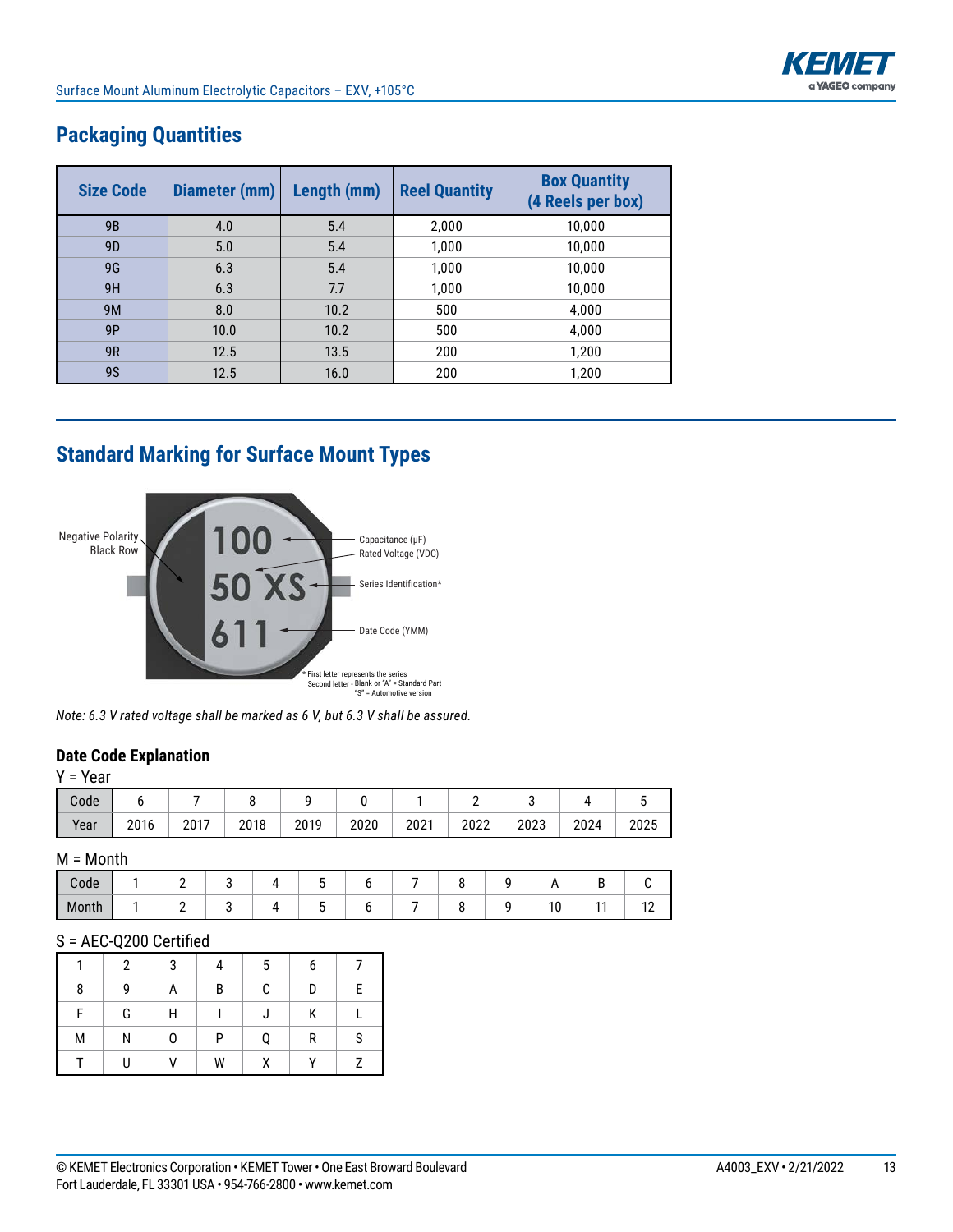

### **Construction**

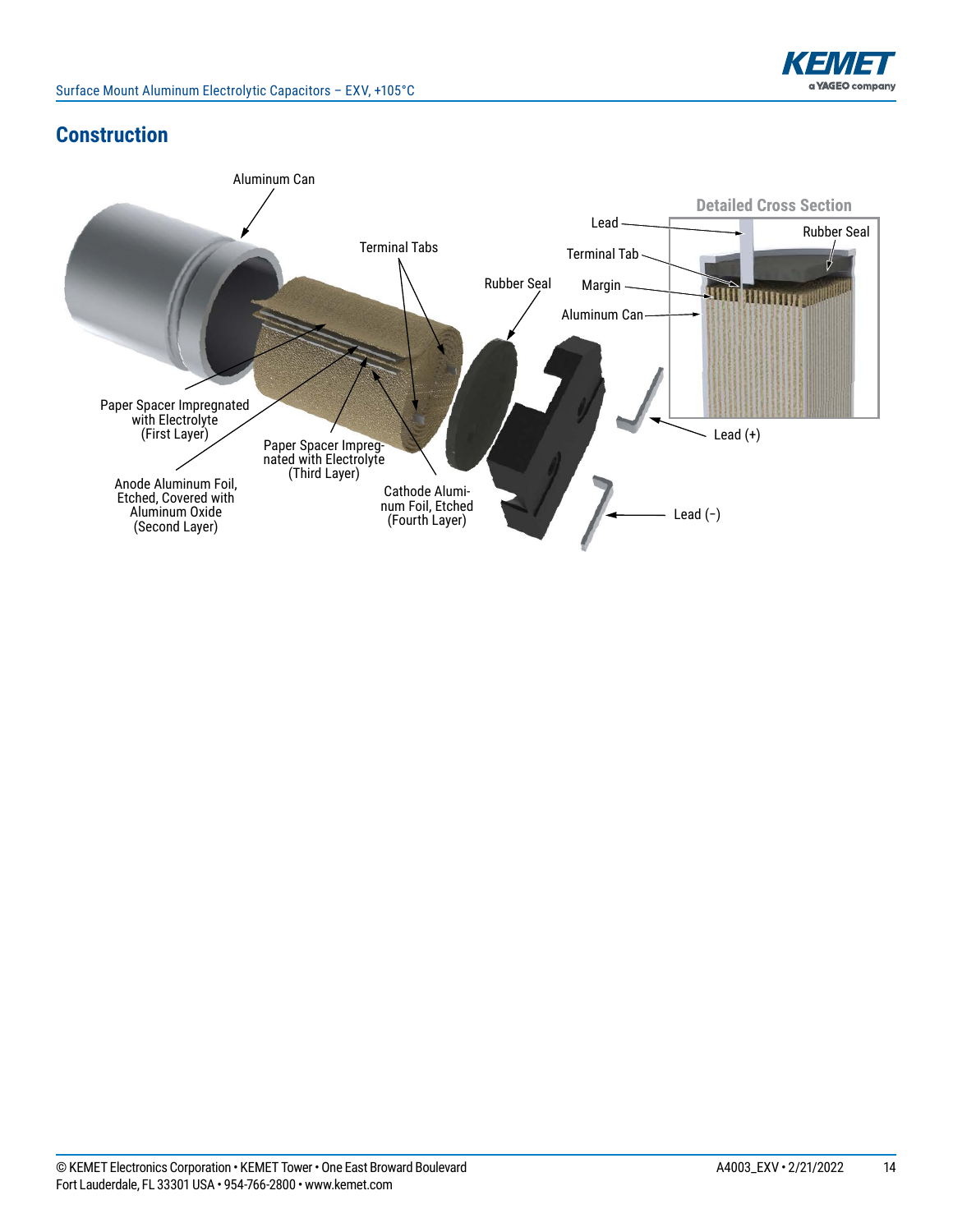# **Soldering Process**

The soldering conditions should be within the specified conditions below: *Do not dip the capacitor body into the melted solder. Flux should only be applied to the capacitor terminals.*





*Vapor heat transfer systems are not recommended. The system should be thermal, such as infra-red radiation or hot blast Observe the soldering conditions as shown below.* 

*Do not exceed these limits and avoid repeated reflowing*

### **Reflow Soldering**

|                | Temperature (°C) | <b>Maximum Time</b><br>(Seconds) |
|----------------|------------------|----------------------------------|
| T <sub>0</sub> | $20 - 140$       | 60                               |
| Pre-heat       | $140 - 180$      | 150                              |
| Τ1             | $180 - 140$      | 100                              |
| T <sub>2</sub> | > 200            | 60                               |
| T3             | 230              | 20                               |

### **Lead-Free Reflow Soldering**

|          | Temperature (°C) | <b>Maximum Time</b><br>(Seconds) |  |  |  |
|----------|------------------|----------------------------------|--|--|--|
| T۵       | $20 - 160$       | 60                               |  |  |  |
| Pre-heat | $160 - 190$      | 120                              |  |  |  |
| Τ1       | $190 - 180$      | 90                               |  |  |  |
| T2       | >220             | 60                               |  |  |  |

# **Lead-Free Reflow Soldering cont.**

|    | <b>Size</b>                       | <b>Temperature</b><br>(°C) | <b>Maximum Time</b><br>(Seconds) |  |  |
|----|-----------------------------------|----------------------------|----------------------------------|--|--|
| T3 | $\Phi$ 4 ~ $\Phi$ 5 (4 - 50 V)    | 250                        | 10                               |  |  |
|    |                                   | 260                        |                                  |  |  |
|    | $\Phi$ 6.3 ~ $\Phi$ 10 (4 - 50 V) | 250                        |                                  |  |  |
|    | $\Phi$ 4 ~ $\Phi$ 10 (63 - 100 V) | 250                        |                                  |  |  |

|                | <b>Size</b>                            | <b>Temperature</b><br>(°C) | <b>Maximum Time</b><br>(Seconds) |
|----------------|----------------------------------------|----------------------------|----------------------------------|
|                | $\Phi$ 4 ~ $\Phi$ 5                    | 250                        | 10                               |
|                | $(4 - 50 V)$                           | 260                        | 5                                |
| T <sub>3</sub> | $\Phi$ 6.3 ~ $\Phi$ 10<br>$(4 - 50 V)$ | 250                        | 5                                |
|                | $\Phi$ 4 ~ $\Phi$ 10<br>$(63 - 100 V)$ | 250                        | 5                                |
|                | $\geq$ $\Phi$ 12.5                     | 250                        | 5                                |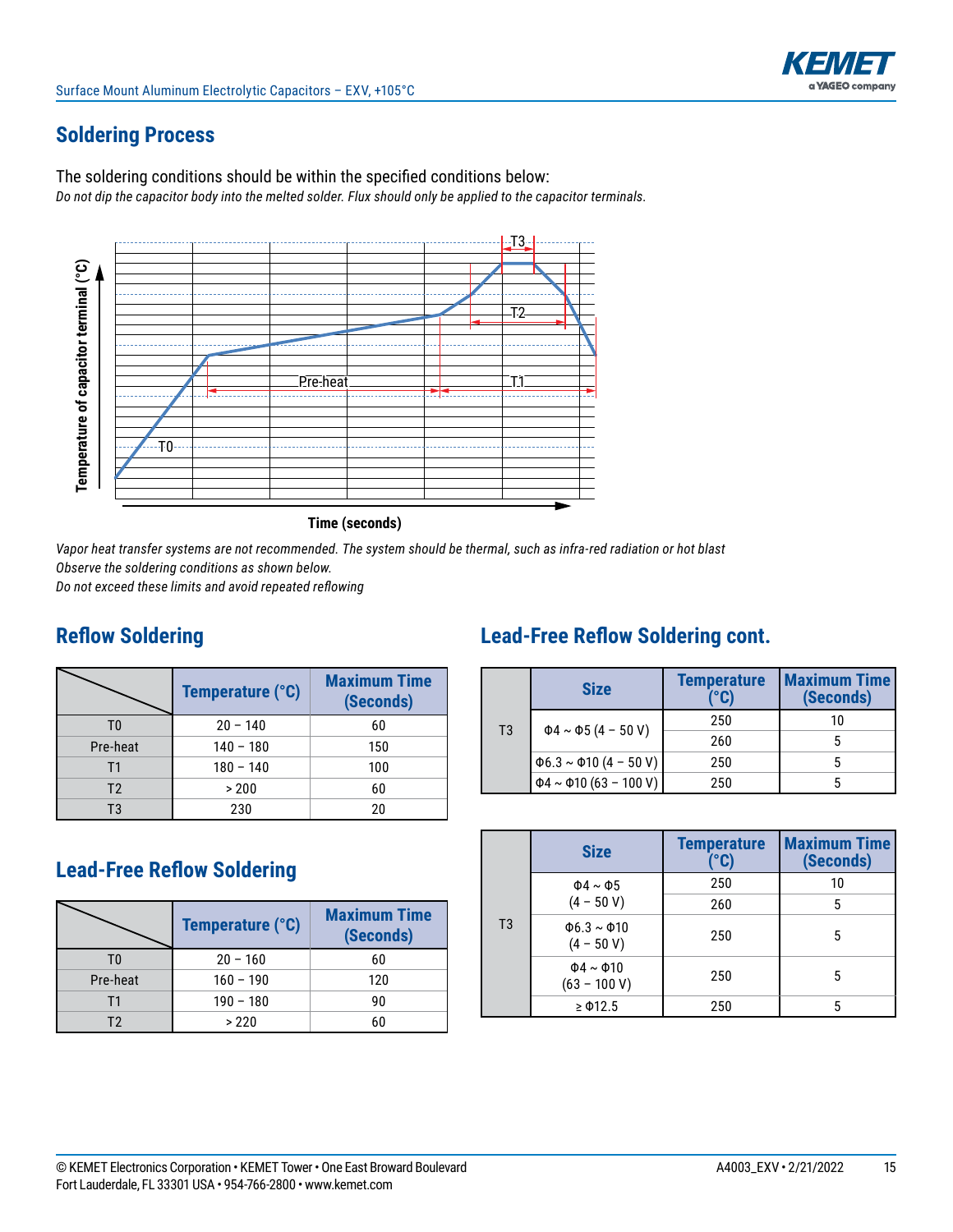

# **Lead Taping & Packaging**

|                       |      | <b>Reel</b> |      |   |                |               |
|-----------------------|------|-------------|------|---|----------------|---------------|
| <b>Case Size (mm)</b> |      | H           | W    |   |                |               |
|                       | ±0.2 | ±0.8        | ±1.0 |   |                |               |
| $4 \times 5.4$        |      | 21          | 14   |   |                |               |
| $5 \times 5.4$        |      | 21          | 14   | D | $-+$ .<br>---- |               |
| $6.3 \times 5.4$      |      | 21          | 18   |   |                |               |
| $6.3 \times 5.8$      |      | 21          | 18   |   |                |               |
| $6.3 \times 7.7$      | 380  | 21          | 18   |   |                |               |
| $8 \times 6.2$        |      | 21          | 18   |   |                |               |
| 8 x 10.2              |      | 21          | 26   |   |                |               |
| 10 x 10.2             |      | 21          | 26   |   |                | $\frac{W}{4}$ |

# **Taping for Automatic Insertion Machines**



| <b>Dimensions (mm)</b> | W       | A       | B       | $P_0$ | P,   | $P_{2}$               | F       | $D_0$ | E       |         | $\mathbf{I}_{2}$ |
|------------------------|---------|---------|---------|-------|------|-----------------------|---------|-------|---------|---------|------------------|
| <b>Tolerance</b>       | Nominal | Nominal | Nominal | ±0.1  | ±0.1 | ±0.1                  | Nominal | ±0.1  | Nominal | Nominal | Nominal          |
| $4 \times 5.4$         | 12      | 4.7     | 4.7     | 4     | 8    | $\overline{2}$        | 5.5     | 1.5   | 1.75    | 0.4     | 5.8              |
| 5x5.4                  | 12      | 5.7     | 5.7     | 4     | 12   | $\overline{2}$        | 5.5     | 1.5   | 1.75    | 0.4     | 5.8              |
| $6.3 \times 5.4$       | 16      | 7.0     | 7.0     | 4     | 12   | $\overline{2}$        | 7.5     | 1.5   | 1.75    | 0.4     | 5.8              |
| $6.3 \times 7.7$       | 16      | 7.0     | 7.0     | 4     | 12   | $\overline{2}$        | 7.5     | 1.5   | 1.75    | 0.4     | 5.8              |
| $8 \times 6.2$         | 16      | 8.7     | 8.7     | 4     | 12   | $\overline{2}$        | 7.5     | 1.5   | 1.75    | 0.4     | 6.8              |
| 8 x 10.2               | 24      | 8.7     | 8.7     | 4     | 16   | $\overline{2}$        | 11.5    | 1.5   | 1.75    | 0.4     | 11.0             |
| $10 \times 10.2$       | 24      | 10.7    | 10.7    | 4     | 16   | $\overline{2}$        | 11.5    | 1.5   | 1.75    | 0.4     | 11.0             |
| 12.5 x 13.5            | 32      | 13.4    | 13.4    | 4     | 24   | $\overline{2}$        | 14.2    | 1.5   | 1.75    | 0.5     | 14.0             |
| $12.5 \times 16$       | 32      | 13.4    | 13.4    | 4     | 24   | $\overline{2}$        | 14.2    | 1.5   | 1.75    | 0.5     | 17.5             |
| 16 x 16.5              | 44      | 17.5    | 17.5    | 4     | 28   | $\mathbf{2}^{\prime}$ | 20.2    | 1.5   | 1.75    | 0.5     | 17.5             |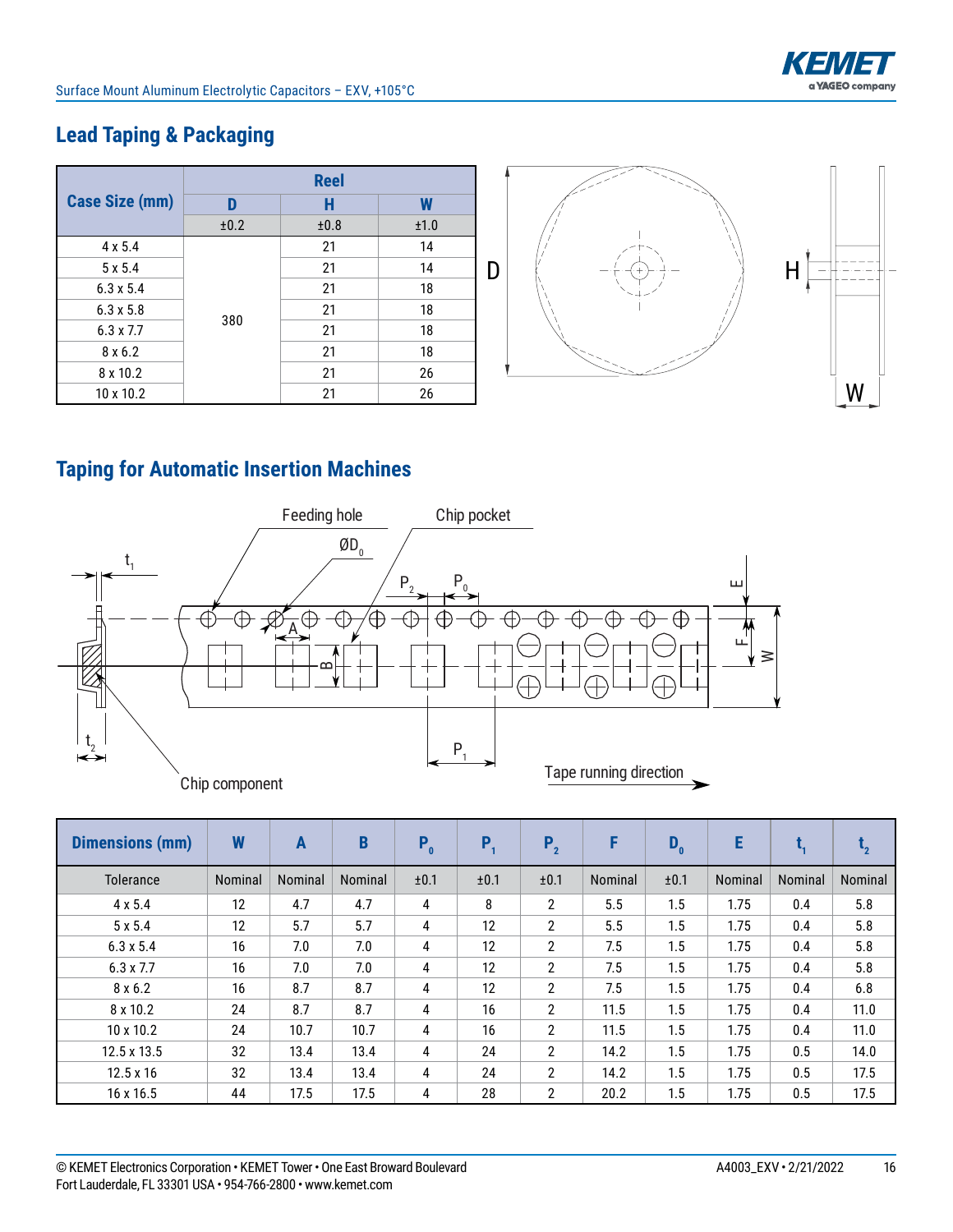

### **Construction Data**

The manufacturing process begins with the anode foil being electrochemically etched to increase the surface area and then "formed" to produce the aluminum oxide layer. Both the anode and cathode foils are then interleaved with absorbent paper and wound into a cylinder. During the winding process, aluminum tabs are attached to each foil to provide the electrical contact.

The deck, complete with terminals, is attached to the tabs and then folded down to rest on top of the winding. The complete winding is impregnated with electrolyte before being housed in a suitable container, usually an aluminum can, and sealed. Throughout the process, all materials inside the housing must be maintained at the highest purity and be compatible with the electrolyte.

Each capacitor is aged and tested before being sleeved and packed. The purpose of aging is to repair any damage in the oxide layer and thus reduce the leakage current to a very low level. Aging is normally carried out at the rated temperature of the capacitor and is accomplished by applying voltage to the device while carefully controlling the supply current. The process may take several hours to complete.

Damage to the oxide layer can occur due to variety of reasons:

- Slitting of the anode foil after forming
- Attaching the tabs to the anode foil
- Minor mechanical damage caused during winding

A sample from each batch is taken by the quality department after completion of the production process. This sample size is controlled by the use of recognized sampling tables defined in BS 6001.

The following tests are applied and may be varied at the request of the customer. In this case the batch, or special procedure, will determine the course of action.

#### Electrical:

- Leakage current
- Capacitance
- ESR
- • Impedance
- • Tan Delta
- Mechanical/Visual:
	- Overall dimensions
	- Torque test of mounting stud
	- Print detail
	- Box labels
	- Packaging, including packed quantity